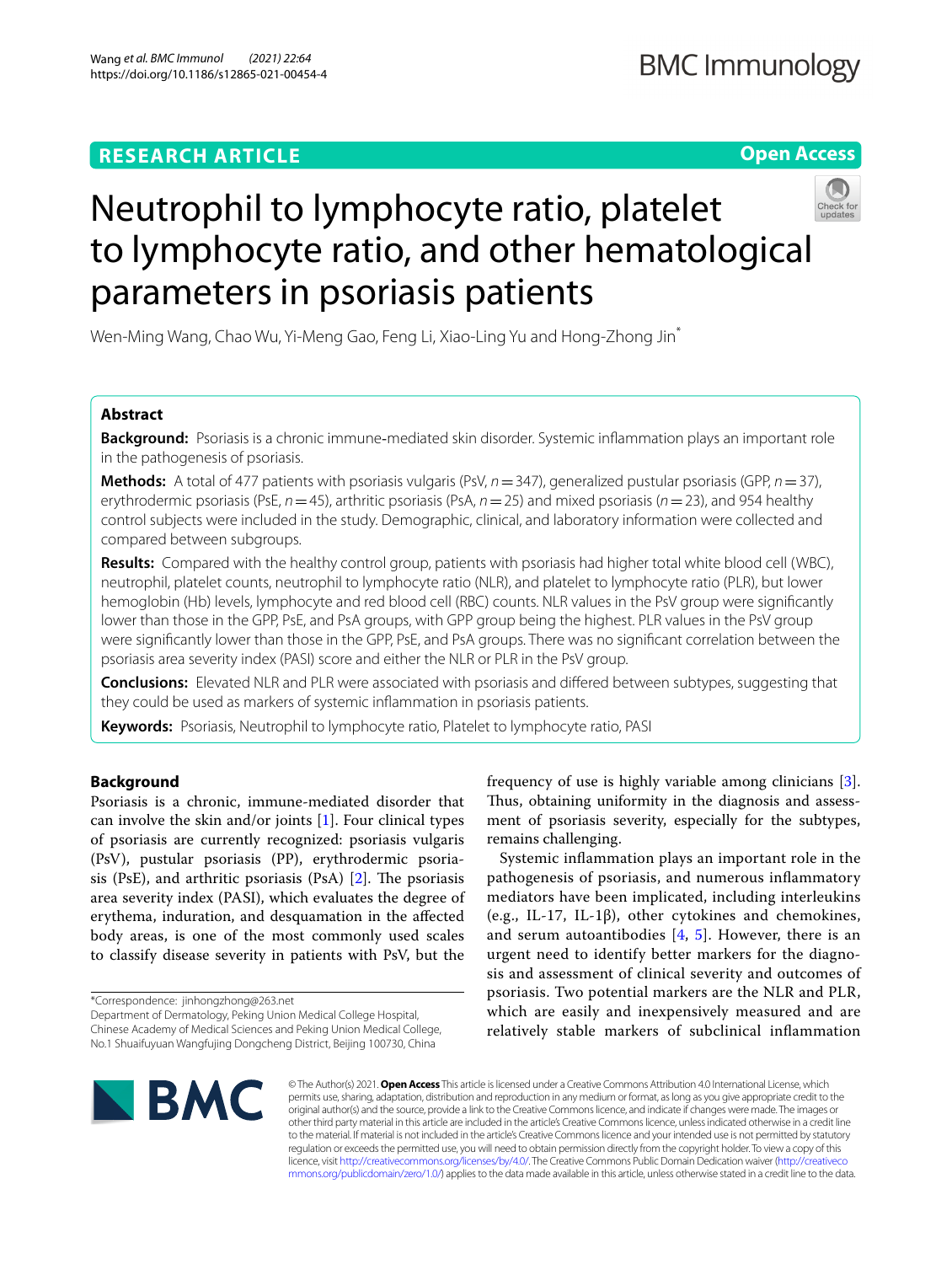[[6](#page-5-5), [7](#page-5-6)]. In addition, NLR and PLR have been identifed as potential diagnostic and prognostic markers of other chronic infammatory diseases and cancers [[3](#page-5-2), [8–](#page-5-7)[10\]](#page-5-8). Recently, several studies have described the relationship between NLR, PLR, and psoriasis severity [\[11](#page-5-9), [12](#page-5-10)].

Here, we analyzed the relationship between NLR, PLR, and disease severity in Chinese patients with psoriasis, and determined whether NLR and PLR difered in patients with four subtypes of psoriasis.

# **Results**

## **Characteristics of psoriasis patients and control subjects**

A total of 477 patients diagnosed with psoriasis (328 males, 149 females; mean age  $43.46 \pm 14.28$  years) and 954 control subjects (656 males, 298 females; mean age  $43.50 \pm 14.30$  years) were included in the study. Compared with the control group, patients with psoriasis had signifcantly higher WBC, neutrophil, and platelet counts, NLR, and PLR, but signifcantly lower lymphocyte and RBC counts and Hb levels (Table [1](#page-1-0)).

# **Characteristics of patients with psoriasis subtypes**

Of the 477 patients with psoriasis, 347, 37, 45 and 25 had PsV, GPP, PsE, and PsA, respectively. Compared with the control group, the PsV group had signifcantly higher WBC and neutrophil counts, NLR, and PLR, but signifcantly lower lymphocyte and RBC counts and Hb levels. Platelet counts did not difer between the PsV and control groups. The same differences were observed between the control group and each of the GPP, PsE, and PsA groups, with the exception that platelet counts were also signifcantly higher in the GPP, PsE, and PsA subgroups compared with the control group (Table [2\)](#page-1-1).

<span id="page-1-0"></span>**Table 1** Clinicopathological parameters in psoriasis patients and healthy control subjects

|                   | Controls          | Cases             | p value  |
|-------------------|-------------------|-------------------|----------|
| Psoriasis         |                   |                   |          |
| Sex (male/female) | 656/298           | 328/149           | 1.0000   |
| Age at enrollment | $43.50 \pm 14.30$ | $43.46 \pm 14.28$ | 0.9697   |
| <b>WBC</b>        | $6.31 \pm 1.59$   | $7.21 + 2.31$     | < 0.0001 |
| Lymphocyte        | $2.08 + 0.60$     | $1.81 + 0.63$     | < 0.0001 |
| Neutrophil        | $3.66 \pm 1.19$   | $4.63 + 2.05$     | < 0.0001 |
| <b>RBC</b>        | $4.94 + 0.43$     | $4.52 + 0.55$     | < 0.0001 |
| Hb                | $149.10 + 13.62$  | $138.68 + 16.89$  | < 0.0001 |
| PIT               | $231.69 + 51.97$  | $250.11 + 85.24$  | 0.0020   |
| NI R              | $1.86 \pm 0.74$   | $7.89 + 7.14$     | < 0.0001 |
| PI R              | $118.82 + 38.93$  | $152.94 + 75.88$  | < 0.0001 |
|                   |                   |                   |          |

<span id="page-1-1"></span>**Table 2** Clinicopathological parameters in patients stratifed by psoriasis subtype

|                   | Controls           | Cases               | <i>p</i> value |
|-------------------|--------------------|---------------------|----------------|
| PsV               |                    |                     |                |
| Sex (male/female) | 482/212            | 241/106             | 1.0000         |
| Age at enrollment | 43.11 ± 14.24      | 43.11 ± 14.23       | >0.9999        |
| <b>WBC</b>        | $6.30 \pm 1.60$    | $6.84 \pm 1.98$     | < 0.0001       |
| Lymphocyte        | $2.14 \pm 0.61$    | $1.90 \pm 0.66$     | < 0.0001       |
| Neutrophil        | $3.61 \pm 1.18$    | $4.21 \pm 1.62$     | < 0.0001       |
| RBC               | $4.94 \pm 0.43$    | $4.62 \pm 0.53$     | < 0.0001       |
| Hb                | 149.10 ± 13.47     | 143.18 ± 14.54      | < 0.0001       |
| PLT               | 233.77 ± 51.86     | $233.35 \pm 68.48$  | 0.5899         |
| NLR               | $1.78 \pm 0.68$    | $2.41 \pm 1.21$     | < 0.0001       |
| PLR               | $116.41 \pm 37.08$ | $134.03 \pm 56.82$  | < 0.0001       |
| GPP               |                    |                     |                |
| Sex (male/female) | 40/34              | 20/17               | 1.0000         |
| Age at enrollment | 41.14±14.25        | 41.24±14.16         | >0.9999        |
| <b>WBC</b>        | $6.50 \pm 1.61$    | $9.53 \pm 2.99$     | < 0.0001       |
| Lymphocyte        | $2.15 \pm 0.57$    | $1.52 \pm 0.56$     | < 0.0001       |
| Neutrophil        | $3.77 \pm 1.19$    | $7.10 \pm 2.88$     | < 0.0001       |
| RBC               | $4.93 \pm 0.45$    | $4.27 \pm 0.37$     | < 0.0001       |
| Нb                | $146.24 \pm 13.28$ | $128.86 \pm 14.32$  | < 0.0001       |
| PLT               | 240.41 ± 45.93     | 289.95 ± 102.14     | 0.0311         |
| <b>NLR</b>        | $1.82 \pm 0.61$    | $5.90 \pm 5.15$     | < 0.0001       |
| PLR               | $118.29 \pm 33.38$ | $221.82 \pm 126.01$ | < 0.0001       |
| PsE               |                    |                     |                |
| Sex (male/female) | 78/12              | 39/6                | 1.0000         |
| Age at enrollment | 49.47 ± 13.80      | 49.47 ± 13.88       | >0.9999        |
| <b>WBC</b>        | $6.42 \pm 1.69$    | $7.14 \pm 2.02$     | 0.0448         |
| Lymphocyte        | $2.16 \pm 0.59$    | $1.61 \pm 0.45$     | < 0.0001       |
| Neutrophil        | $3.69 \pm 1.22$    | $4.57 \pm 1.72$     | 0.0023         |
| RBC               | $4.98 \pm 0.41$    | $4.22 \pm 0.54$     | < 0.0001       |
| Нb                | $151.40 \pm 10.71$ | $129.13 \pm 15.27$  | < 0.0001       |
| PLT               | 224.77 ± 48.53     | 271.02±78.07        | 0.0003         |
| <b>NLR</b>        | $1.77 \pm 0.59$    | $3.02 \pm 1.34$     | < 0.0001       |
| PLR               | $110.12 \pm 33.51$ | $182.99 \pm 82.45$  | < 0.0001       |
| PsA               |                    |                     |                |
| Sex (male/female) | 30/20              | 15/10               | 1.0000         |
| Age at enrollment | 43.04±14.16        | 43.04±14.31         | >0.9999        |
| WBC               | $5.97 \pm 1.46$    | 7.71 $\pm$ 2.68     | 0.0033         |
| Lymphocyte        | $1.92 \pm 0.56$    | $1.59 \pm 0.42$     | 0.0092         |
| Neutrophil        | $3.56 \pm 1.06$    | $5.38 \pm 2.38$     | 0.0003         |
| <b>RBC</b>        | $4.84 \pm 0.39$    | $4.12 \pm 0.57$     | < 0.0001       |
| Hb                | $146.36 \pm 13.00$ | $121.40 \pm 21.49$  | < 0.0001       |
| PLT               | $214.42 \pm 38.47$ | 311.08 ± 134.54     | < 0.0001       |
| NLR               | $1.96 \pm 0.71$    | $3.49 \pm 1.56$     | < 0.0001       |
| PLR               | $119.44 \pm 35.93$ | 199.06 ± 74.24      | < 0.0001       |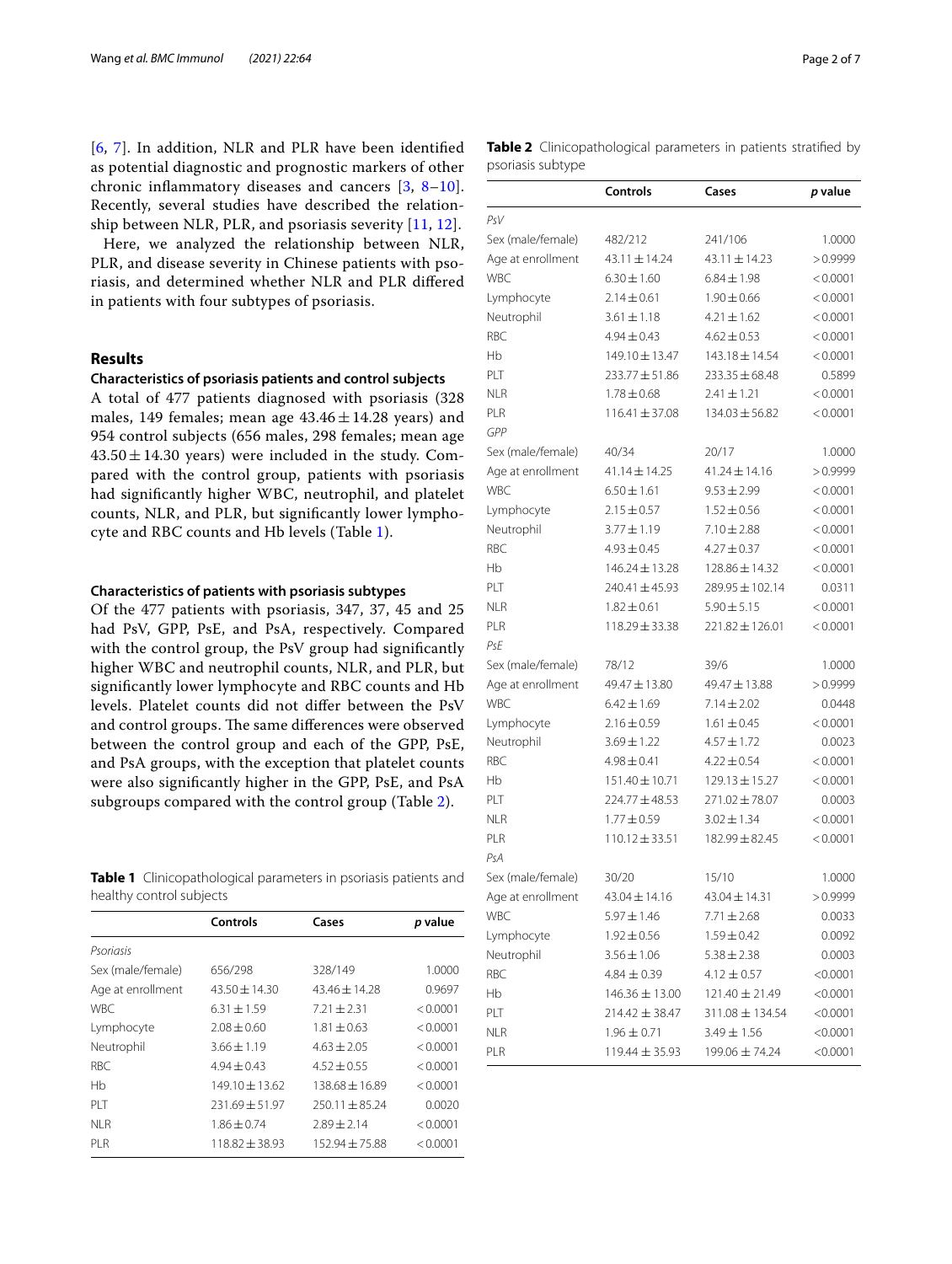# **Comparison of hematological parameters between patients with diferent psoriasis subtypes**

WBC and neutrophil counts were signifcantly higher in the GPP group than in the PsV, PsE, and PsA groups, whereas lymphocyte and RBC counts and Hb levels were signifcantly higher in the PsV group than in the GPP, PsE, and PsA groups. These parameters were not significantly diferent between the GPP, PsE, and PsA groups. Platelet count was signifcantly lower in the PsV group than in the GPP, PsE, and PsA groups, and here too, there was no signifcant diference between the values in the GPP, PsE, and PsA groups (Fig. [1\)](#page-2-0).

# **Comparison of NLR and PLR between patients with diferent psoriasis subtypes**

The NLR was lowest in the PsV group and highest in the GPP group. The PLR was also lowest in the PsV group, but the ratio in the GPP, PsE, and PsA groups was comparable (Fig. [2](#page-2-1)).

# **Correlation between PASI scores and hematological parameters in patients with PsV**

PASI scores were recorded for 151 of the 347 (44%) PsV patients. Spearman's correlation analysis indicated that the PASI score did not correlate signifcantly with any of



<span id="page-2-1"></span><span id="page-2-0"></span>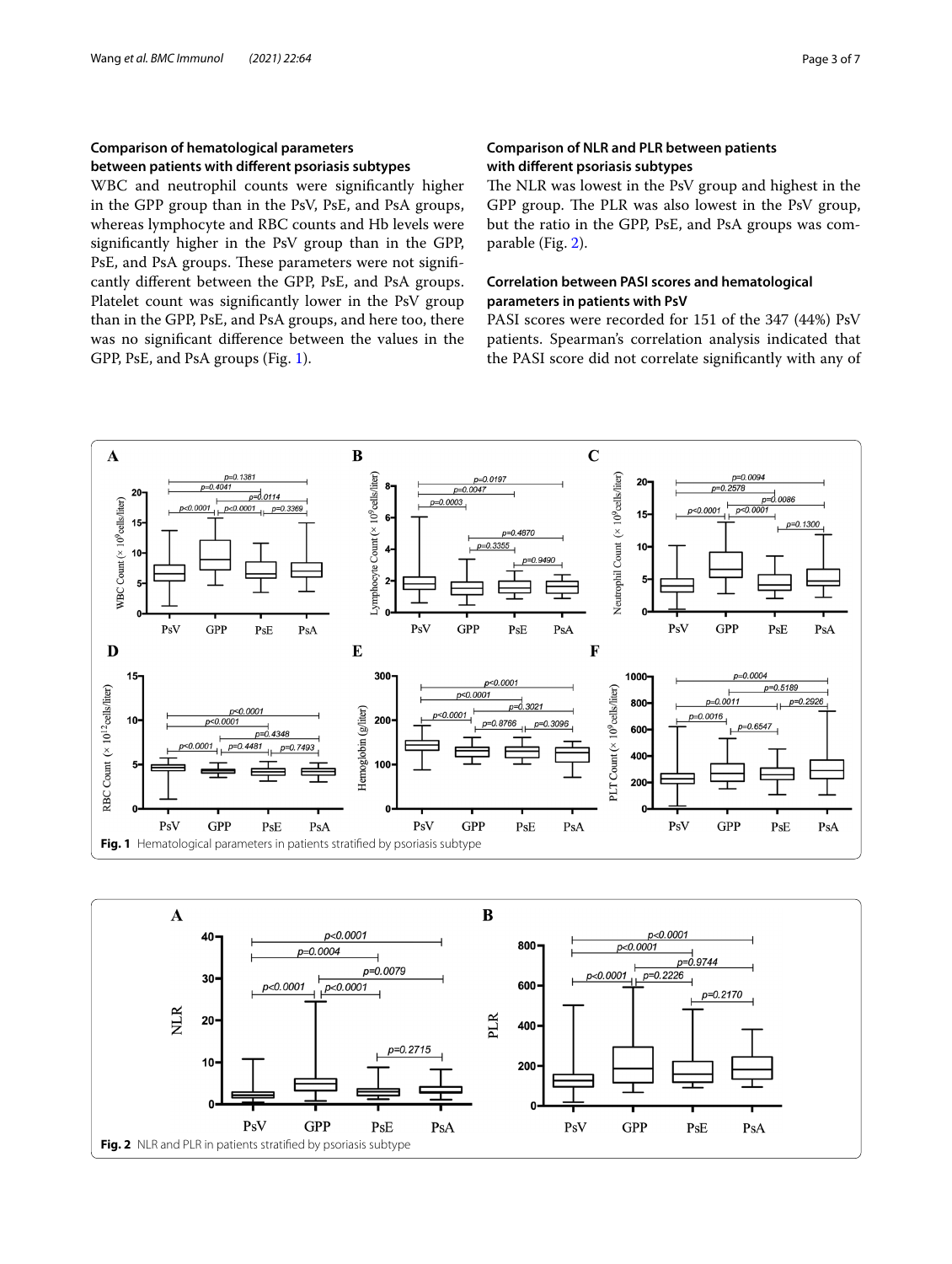<span id="page-3-0"></span>**Table 3** Correlation between PASI scores and variables

|            | Correlation coefficient (r) | р     |
|------------|-----------------------------|-------|
| <b>WBC</b> | 0.068                       | 0.410 |
| Neutrophil | 0.003                       | 0.966 |
| Lymphocyte | $-0.042$                    | 0.606 |
| <b>RBC</b> | $-0.044$                    | 0.589 |
| Hb         | 0.014                       | 0.860 |
| Platelet   | $-0.024$                    | 0.771 |
| NI R       | 0.033                       | 0.688 |
| PLR        | 0.039                       | 0.632 |

the variables assessed (WBC, neutrophil, lymphocyte, platelet, or RBC counts, Hb level, NLR, or PLR; Table [3\)](#page-3-0).

# **Discussion**

In this study of Chinese individuals, we found that the NLR and PLR were both signifcantly higher in patients with psoriasis than in healthy subjects. Our study is consistent with the results of previous studies of smaller patient populations, and we extended the fndings to include a comprehensive and systematic evaluation of the association between psoriasis and multiple hematological parameters, including absolute blood cell counts, NLR, and PLR. Furthermore, we also compared these parameters in patients with the four subtypes of psoriasis. Neutrophils produce many infammatory mediators and cytokines and are involved in a variety of systemic autoimmune diseases  $[13]$  $[13]$ . These cells also form so-called "neutrophil extracellular traps," which are mesh-like arrays of DNA and protein aggregates that facilitate elimination of pathogens while sparing host cells. A previous study has demonstrated that neutrophil extracellular traps are more abundant in skin lesions and peripheral blood of psoriasis patients compared with healthy subjects  $[14, 15]$  $[14, 15]$  $[14, 15]$ . Th17 lymphocytes and their related cytokines are also considered to play crucial roles in psoriasis; however, neutrophils and mast cells are the major source of IL-17A in psoriatic skin lesions  $[16]$  $[16]$ , substantiating the importance of neutrophils in the pathogenesis of psoriasis. Precious study showed that the levels of NLR in the psoriasis patients were higher than that in healthy controls [[11,](#page-5-9) [17\]](#page-5-15). Polat M demonstrated that PASI scores was positively correlated with NLR values  $[11]$ . However, in accordance with our study, Ataseven A and colleagues found no correlation between NLR and PASI score [[17\]](#page-5-15). A study included 316 psoriasis patients showed that elevated NLR was associated with severity of psoriasis (PASI scores) and non-calcifed coronary artery burden. After 1 year treatment of biologics, NLR decreased and the degree of NLR decrease was related to the change of non-calcifed coronary artery burden [[10](#page-5-8), [18\]](#page-5-16). Consistent with this study, another study demonstrated that PASI scores and NLR values of psoriasis patients can be decreased by systemic therapy, including narrow band ultraviolet B, acitretin, cyclosporine, methotrexate, adalimumab, etanercept, and ustekinumab. The degree of PASI scores and NLR values decrease was positively correlated [\[19\]](#page-5-17). However, study also found there was no signifcant diference of NLR and PLR between pre-treatment and after biologics treatment [ $20$ ]. Therefore, studies also showed that elevated NLR values were positively correlated with increased PASI scores [\[12](#page-5-10)]. A meta-analysis included 1067 psoriasis patients and 799 healthy controls found that NLR were signifcantly higher in psoriasis patients than healthy controls. Furthermore, NLR and PLR values in patients with PASI > 10 was higher than that of patients with PASI < 10. But there were no association between NLR values and PASI scores  $[7, 21]$  $[7, 21]$  $[7, 21]$ . These studies indicate that NLR values were elevated in psoriasis patients and decreased after systemic therapy. But the results of relationship between NLR and the severity of psoriasis were inconsistent. Our study demonstrated that the neutrophil counts and NLR were signifcantly higher in all four psoriasis subtype groups compared with the control group, with the GPP group having the highest NLR. We assumed that reasons for inconsistent research results may include number of cases, disease duration, types of study (for example retrospective study or prospective study), other disease combined, racial and ethnic diferences and so on. Overall, these studies suggest that NLR values were correlated with psoriasis, but may not the severity of psoriasis. In conclusion, whether neutrophil counts and NLR can be used as markers to distinguish between the disease subtypes, and the exact contribution of neutrophils to the pathogenesis of psoriasis, remain to be clarifed.

Platelets, which are often elevated during infectious and infammatory diseases [\[22\]](#page-5-20), store a number of infammatory cytokines and chemokines that play crucial roles in psoriasis, such as IL-1 $\beta$  and CXCL8 [[23](#page-5-21)[–25](#page-5-22)]. The observed increased abundance of platelets in psoriasis patients compared with control subjects is probably a consequence of chronic infammation. PLR is another proposed indicator of systemic infammation [\[26\]](#page-5-23). Precious study showed that PLR values in the psoriasis patients were higher compared to healthy controls [[11](#page-5-9), [17\]](#page-5-15). Furthermore, PLR values can be downregulated after biologics therapy [\[7](#page-5-6), [20\]](#page-5-18). A meta-analysis also showed that PLR values were signifcantly higher in psoriasis patients than that in healthy controls [\[21](#page-5-19)].

In agreement with previous studies [\[7](#page-5-6), [11\]](#page-5-9), we found that both peripheral blood platelet counts and PLR are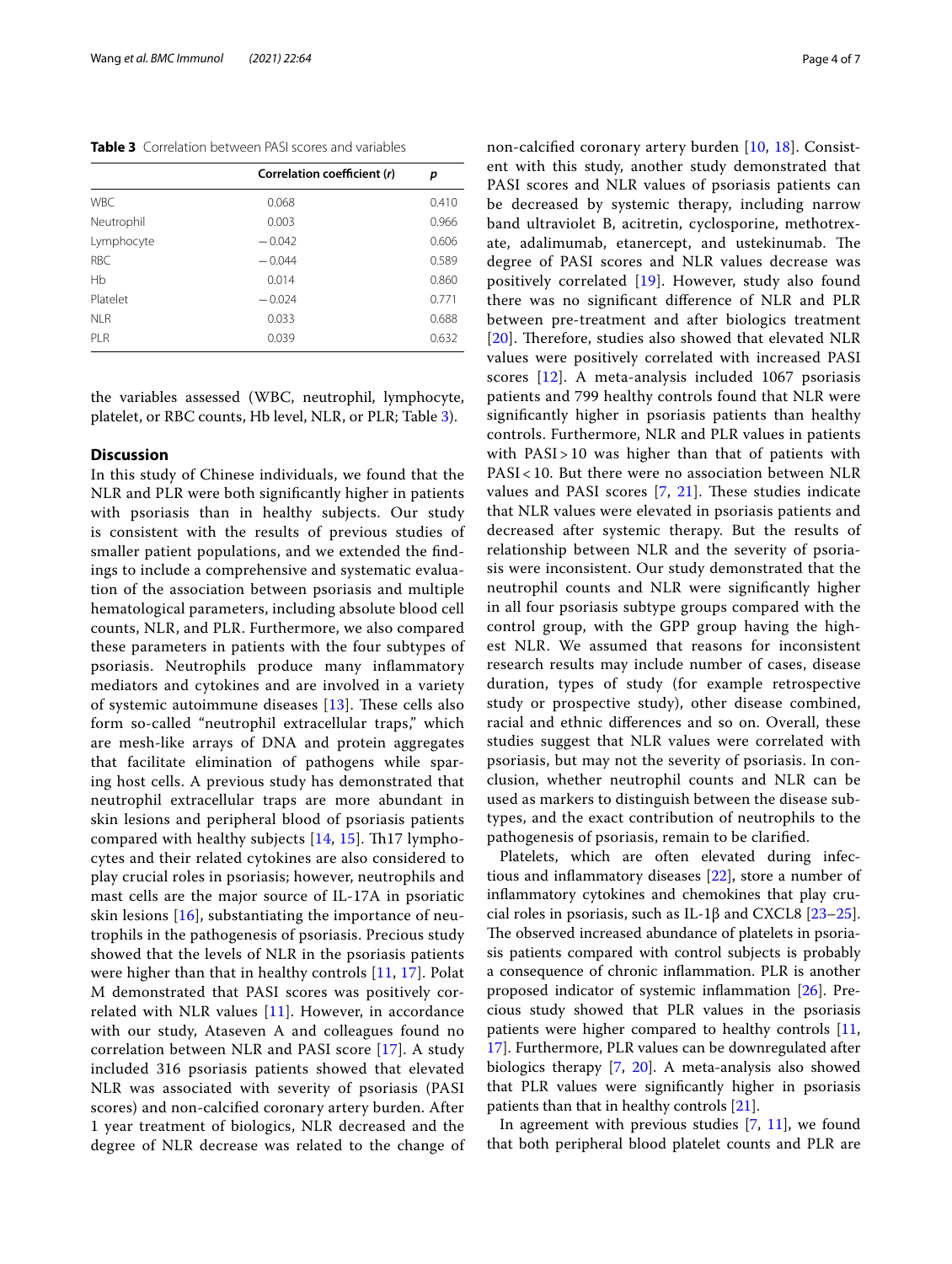signifcantly higher in patients with each of the four subtypes of psoriasis compared with the control subjects. The PLR was lowest in the PsV group and similar in the GPP, PsE, and PsA groups. Although these data demonstrate that platelet counts and PLR are increased in psoriasis patients, especially in the most severe subtype, the underlying mechanisms are unclear.

Conficting data have been reported about the relationship between psoriasis and both RBC and Hb. Several studies have reported no signifcant diference in Hb levels between psoriasis patients and healthy subjects [\[12](#page-5-10), [27\]](#page-5-24), whereas we found that RBC and Hb were both significantly decreased in all of the psoriasis subgroups compared with the control group. The highest values were observed in the PsV group, with the GPP, PsE, and PsA groups having similar Hb levels. A previous study demonstrated that erythrocyte membrane fuidity was lower in psoriasis patients than in healthy subjects. Moreover, psoriasis patients have been shown to have decreased levels of the antioxidant enzymes superoxide dismutase and catalase and, conversely, elevated levels of the oxidative stress marker malondialdehyde, compared with control subjects  $[28]$  $[28]$ . Thus, we hypothesize that the reduction in RBC count and Hb level observed in our cohort of psoriasis patients may be related to neutrophil activation and oxidative stress [\[29](#page-6-0)].

Earlier studies found that NLR and PLR refect disease activity in psoriasis patients  $[7, 12]$  $[7, 12]$  $[7, 12]$  $[7, 12]$ ; however, we failed to detect a positive association between PASI scores and either NLR or PLR. There are at least two explanations for this apparent discrepancy. For example, NLR and PLR may refect the infammatory status of psoriasis patients, but not the disease severity. Alternatively, the PASI may not be sufficiently sensitive to disease symptoms, particularly those of mild to moderate severity and those afecting the nails. Moreover, the index does not take into account the disease impact on quality of life and comorbidities, both of which may infuence the ratios [\[30](#page-6-1)]. Clearly, further studies are needed to clarify the relationship between PASI scores, PLR, and NLR.

Finally, our study may have limitations, including it was conducted in a single tertiary medical center and was a cross-sectional study, PASI scores of some patients were not calculated, both the patients and healthy controls who combined malignancy except hematological malignancies were not excluded. These may lead to the patients were biased to having higher disease severity and could not fully represent the features of psoriasis patients in China.

## **Conclusion**

In conclusion, our results highlight the signifcant diferences in NLR and PLR among psoriasis patients. Neutrophil counts and NLR were signifcantly higher in psoriasis group compared with the control group, with the GPP group having the highest NLR. In addition, platelet counts and PLR are increased in psoriasis patients, especially in the most severe subtype. However, further work will be necessary to resolve the many remaining questions about the clinical relevance of NLR and PLR in psoriasis and their potential utility as diagnostic and/or prognostic markers.

# **Methods**

This study was a hospital-based cross-sectional study. This retrospective study enrolled 477 adult patients with psoriasis who had visited the Department of Dermatology at Peking Union Medical College Hospital, which is a tertiary medical center, between 2005 and 2015. All patients were diagnosed based on clinical or histopathological manifestations of psoriasis. Patients were excluded if they had received any systemic treatment, such as corticosteroids, acitretin, methotrexate, or biologics, during 2 months preceding enrollment. Patients who had hematological malignancies were also excluded. The control group consisted of 954 age- and sex-matched healthy volunteers who were recruited from the Department of Physical Examination Center of Peking Union Medical College Hospital in 2015. They had no hepatic disorders, kidney dysfunction, infectious diseases or hematological malignancies. The protocol was approved by the institutional review board of Peking Union Medical College Hospital. Written informed consent was not required for this retrospective study.

### **Laboratory values and clinical assessment**

Demographic, clinical, and laboratory data were obtained from electronic or handwritten medical records. The following parameters were extracted: WBC, neutrophil, lymphocyte, RBC, and platelet counts, and Hb levels. In addition, NLR and PLR were calculated and the PASI scoring system was used to assess the severity of PsV.

# **Statistical analysis**

Continuous data are described as the mean $\pm$ standard deviation. Diferences between groups were assessed using the Mann–Whitney non-parametric test, where appropriate. Correlations were evaluated using Spearman's correlation coefficient. A  $p$  value of  $< 0.05$  was considered statistically signifcant. All analyses were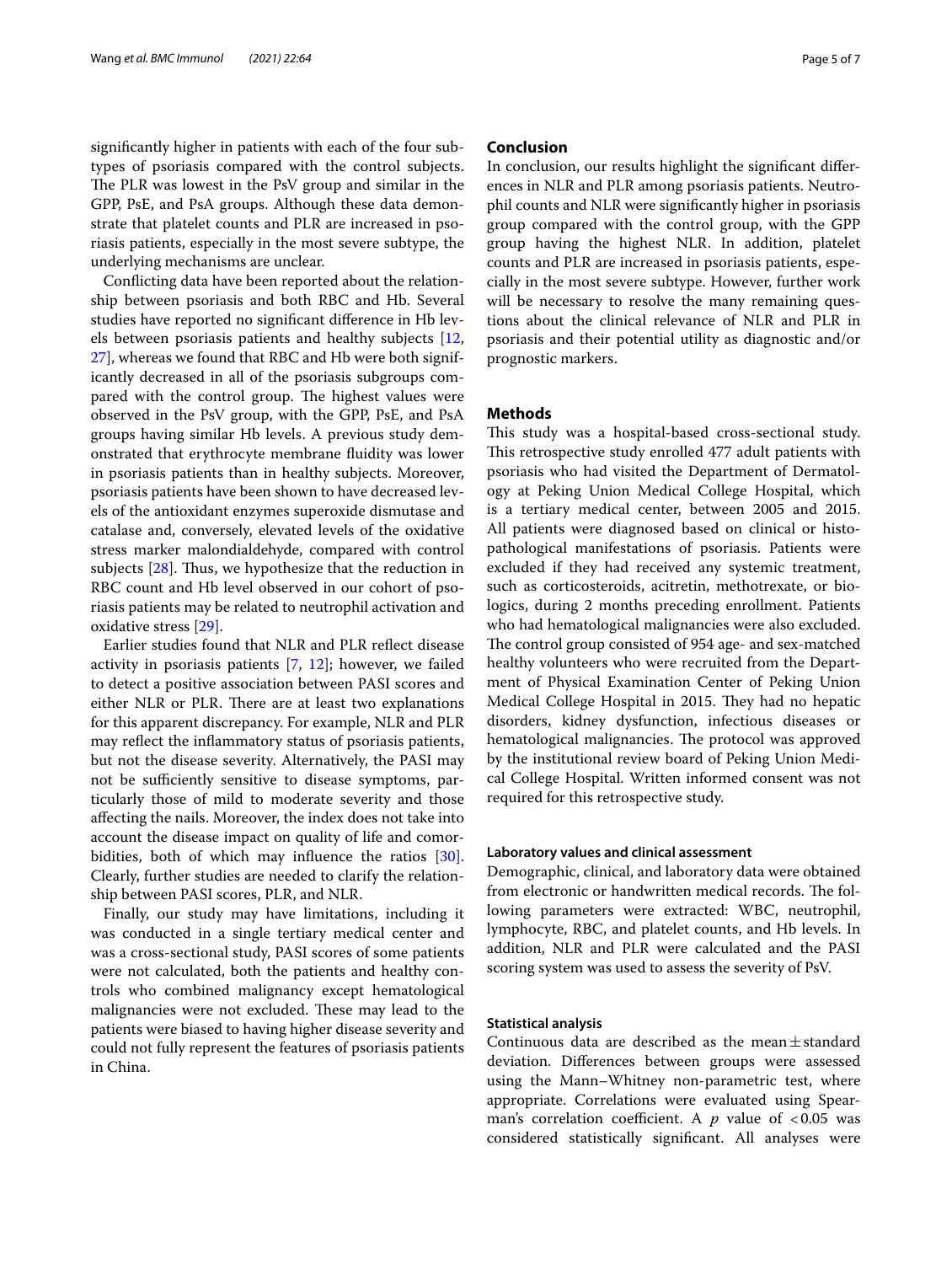performed using SPSS version 25.0 (IBM, Armonk, NY, USA) and Prism version 6.0 (GraphPad Software, San Diego, CA, USA).

#### **Abbreviations**

PsV: Psoriasis vulgaris; GPP: Generalized pustular psoriasis; PsE: Erythrodermic psoriasis; PsA: Arthritic psoriasis; WBC: White blood cell; NLR: Neutrophil to lymphocyte ratio; PLR: Platelet to lymphocyte ratio; Hb: Hemoglobin; RBC: Red blood cell; PASI: Psoriasis area severity index.

#### **Acknowledgements**

We would like thank all participants in this study.

#### **Authors' contributions**

WW and HJ conceived and supervised the study; WW, CW, YG and XY analyzed the data; and WW and FL wrote the manuscript. All authors reviewed the results and approved the fnal version of the manuscript.

#### **Funding**

This study was supported by the National Natural Science Foundation of China (No.81773331), CAMS Initiative for Innovative Medicine (No. 2017-I2M-B&R-01) and Capitals Funds for Health Improvement and Research (No. 2016-2-4018). The funding bodies played no role in the design of the study and collection, analysis, and interpretation of data and in writing the manuscript.

#### **Availability of data and materials**

The datasets used and/or analysed during the current study are not publicly available due the privacy of patients but are available from the corresponding author on reasonable request.

# **Declarations**

## **Ethics approval and consent to participate**

Informed consent was obtained from all subjects in accordance with the Declaration of Helsinki. Written informed consent was not required for this retrospective study. The protocol was approved by the institutional review board of Peking Union Medical College Hospital.

#### **Consent for publication**

Not application.

#### **Competing interests**

The authors declare that they have no competing interests.

Received: 12 December 2020 Accepted: 10 September 2021 Published online: 26 September 2021

#### **References**

- <span id="page-5-0"></span>Ritchlin CT, Krueger JG. New therapies for psoriasis and psoriatic arthritis. Curr Opin Rheumatol. 2016;28(3):204–10.
- <span id="page-5-1"></span>Raychaudhuri SK, Maverakis E, Raychaudhuri SP. Diagnosis and classification of psoriasis. Autoimmun Rev. 2014;13(4–5):490–5.
- <span id="page-5-2"></span>3. Paliogiannis P, Satta R, Deligia G, Farina G, Bassu S, Mangoni AA, Carru C, Zinellu A. Associations between the neutrophil-to-lymphocyte and the platelet-to-lymphocyte ratios and the presence and severity of psoriasis: a systematic review and meta-analysis. Clin Exp Med. 2018;19:37–45.
- <span id="page-5-3"></span>4. Spah F. Infammation in atherosclerosis and psoriasis: common pathogenic mechanisms and the potential for an integrated treatment approach. Br J Dermatol. 2008;159(Suppl 2):10–7.
- <span id="page-5-4"></span>5. Reich K. The concept of psoriasis as a systemic infammation: implications for disease management. J Eur Acad Dermatol Venereol. 2012;26(Suppl 2):3–11.
- <span id="page-5-5"></span>6. Forget P, Khalifa C, Defour JP, Latinne D, Van Pel MC, De Kock M. What is the normal value of the neutrophil-to-lymphocyte ratio? BMC Res Notes. 2017;10(1):12.
- <span id="page-5-6"></span>7. Asahina A, Kubo N, Umezawa Y, Honda H, Yanaba K, Nakagawa H. Neutrophil–lymphocyte ratio, platelet–lymphocyte ratio and mean platelet volume in Japanese patients with psoriasis and psoriatic arthritis: response to therapy with biologics. J Dermatol. 2017;44(10):1112–21.
- <span id="page-5-7"></span>8. Erre GL, Paliogiannis P, Castagna F, Mangoni AA, Carru C, Passiu G, Zinellu A. Meta-analysis of neutrophil-to-lymphocyte and platelet-to-lymphocyte ratio in rheumatoid arthritis. Eur J Clin Investig. 2019;49(1):e13037.
- 9. Mertoglu C, Gunay M. Neutrophil–lymphocyte ratio and platelet–lymphocyte ratio as useful predictive markers of prediabetes and diabetes mellitus. Diabetes Metab Syndr. 2017;11(Suppl 1):S127–31.
- <span id="page-5-8"></span>10. Yurtdas M, Yaylali YT, Kaya Y, Ozdemir M, Ozkan I, Aladag N. Neutrophil-tolymphocyte ratio may predict subclinical atherosclerosis in patients with psoriasis. Echocardiography. 2014;31(9):1095–104.
- <span id="page-5-9"></span>11. Polat M, Bugdayci G, Kaya H, Oguzman H. Evaluation of neutrophil-tolymphocyte ratio and platelet-to-lymphocyte ratio in Turkish patients with chronic plaque psoriasis. Acta Dermatovenerol Alp Pannonica Adriat. 2017;26(4):97–100.
- <span id="page-5-10"></span>12. Kim DS, Shin D, Lee MS, Kim HJ, Kim DY, Kim SM, Lee MG. Assessments of neutrophil to lymphocyte ratio and platelet to lymphocyte ratio in Korean patients with psoriasis vulgaris and psoriatic arthritis. J Dermatol. 2016;43(3):305–10.
- <span id="page-5-11"></span>13. Kaplan MJ. Role of neutrophils in systemic autoimmune diseases. Arthritis Res Ther. 2013;15(5):219.
- <span id="page-5-12"></span>14. Hu SC, Yu HS, Yen FL, Lin CL, Chen GS, Lan CC. Neutrophil extracellular trap formation is increased in psoriasis and induces human beta-defensin-2 production in epidermal keratinocytes. Sci Rep. 2016;6:31119.
- <span id="page-5-13"></span>15. Pinegin B, Vorobjeva N, Pinegin V. Neutrophil extracellular traps and their role in the development of chronic infammation and autoimmunity. Autoimmun Rev. 2015;14(7):633–40.
- <span id="page-5-14"></span>16. Katayama H. Development of psoriasis by continuous neutrophil infiltration into the epidermis. Exp Dermatol. 2018;27(10):1084–91.
- <span id="page-5-15"></span>17. Ataseven A, Bilgin AU, Kurtipek GS. The importance of neutrophil lymphocyte ratio in patients with psoriasis. Mater Sociomed. 2014;26(4):231–3.
- <span id="page-5-16"></span>18. Dey AK, Teague HL, Adamstein NH, Rodante JA, Playford MP, Chen MY, Bluemke DA, Gelfand JM, Ridker PM, Mehta NN. Association of neutrophil-to-lymphocyte ratio with non-calcifed coronary artery burden in psoriasis: fndings from an observational cohort study. J Cardiovasc Comput Tomogr. 2021;15(4):372–9.
- <span id="page-5-17"></span>19. Aktas Karabay E, Aksu Cerman A, Demir D, Kivanc Altunay I. The effects of systemic psoriasis therapies on the C-reactive protein and the neutrophil–lymphocyte ratio. Ann Dermatol. 2019;31(6):601–10.
- <span id="page-5-18"></span>20. An I, Ucmak D, Ozturk M. The effect of biological agent treatment on neutrophil-to-lymphocyte ratio, platelet-to-lymphocyte ratio, mean platelet volume, and C-reactive protein in psoriasis patients. Postepy Dermatol Alergol. 2020;37(2):202–6.
- <span id="page-5-19"></span>21. Paliogiannis P, Satta R, Deligia G, Farina G, Bassu S, Mangoni AA, Carru C, Zinellu A. Associations between the neutrophil-to-lymphocyte and the platelet-to-lymphocyte ratios and the presence and severity of psoriasis: a systematic review and meta-analysis. Clin Exp Med. 2019;19(1):37–45.
- <span id="page-5-20"></span>22. Zareifar S, Farahmand Far MR, Golfeshan F, Cohan N. Changes in platelet count and mean platelet volume during infectious and inflammatory disease and their correlation with ESR and CRP. J Clin Lab Anal. 2014;28(3):245–8.
- <span id="page-5-21"></span>23. Katoh N. Platelets as versatile regulators of cutaneous inflammation. J Dermatol Sci. 2009;53(2):89–95.
- 24. Gear AR, Camerini D. Platelet chemokines and chemokine receptors: linking hemostasis, infammation, and host defense. Microcirculation. 2003;10(3–4):335–50.
- <span id="page-5-22"></span>25. Baliwag J, Barnes DH, Johnston A. Cytokines in psoriasis. Cytokine. 2015;73(2):342–50.
- <span id="page-5-23"></span>26. Uslu AU, Kucuk A, Sahin A, Ugan Y, Yilmaz R, Gungor T, Bagcaci S, Kucuksen S. Two new infammatory markers associated with disease activity score-28 in patients with rheumatoid arthritis: neutrophil–lymphocyte ratio and platelet–lymphocyte ratio. Int J Rheum Dis. 2015;18(7):731–5.
- <span id="page-5-24"></span>27. Kim DS, Shin D, Jee H, Kim TG, Kim SH, Kim DY, Kim SM, Lee MG. Red blood cell distribution width is increased in patients with psoriasis vulgaris: a retrospective study on 261 patients. J Dermatol. 2015;42(6):567–71.
- <span id="page-5-25"></span>28. Gornicki A, Gutsze A. Erythrocyte membrane fuidity changes in psoriasis: an EPR study. J Dermatol Sci. 2001;27(1):27–30.